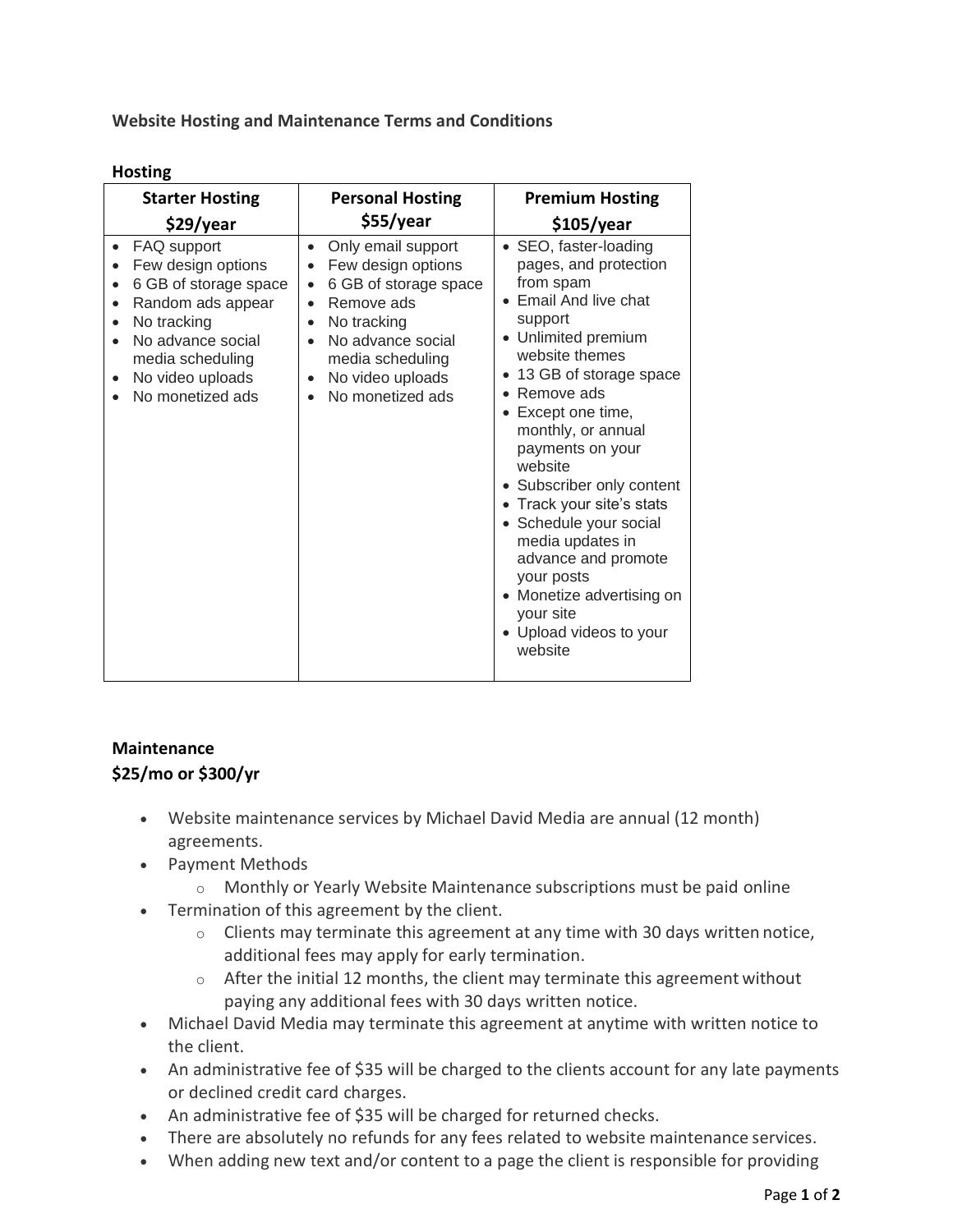all text (in digital format) and images/photos.

- Minor updates are limited to 5 incidents per week depending on availability. More minor updates may be able to be completed each week depending on the Michael David Media master project schedule. The client may inquire to find out if more updates may be allowed in a given week.
- There is no roll-over for any website maintenance plan services.
- "Update turnaround time" is based on standard minor updates. Advanced programming may result in longer turnaround times.
- Urgent and/or Rush updates, modifications, or edits will be completed within 24 hours. A fee of \$50 will be charged if updates and/or modifications or edits are required to be completed same-day.

## **Monthly Maintenance Minor Update Listing**

- Small text changes (not including changing an entire page of text)
- Adding or modifying a link
- Adding or changing a photo/image
- Adding or modifying a menu item
- Adding or modifying meta data (keywords, descriptions, title, etc. on a page)
- Changing page URL's (only applies to Joomla CMS sites and websites developed by Michael David Media)
- Uploading a new advertisement
- Changing a banner ad
- Adding or modifying a product in a catalog or e-commerce system
- Adding or modifying a calendar event